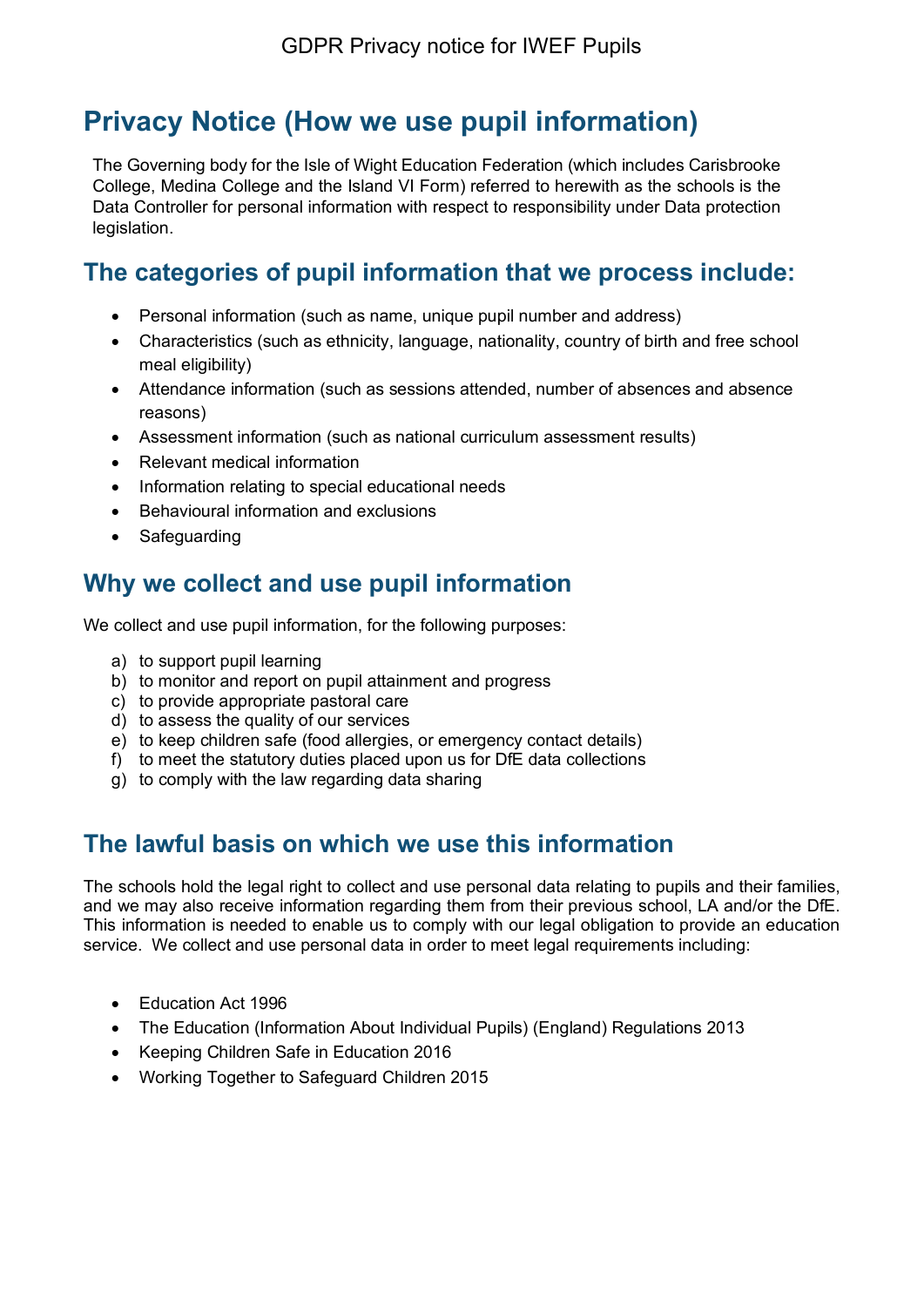## **Collecting pupil information**

We collect pupil information via Application Forms plus a Common Transfer File (CTF) and secure file transfer from previous school if applicable.

Pupil data is essential for the schools' operational use. Whilst the majority of pupil information you provide to us is mandatory, some of it requested on a voluntary basis. In order to comply with the Data Protection Legislation, we will inform you at the point of collection, whether you are required to provide certain pupil information to us or if you have a choice in this. Where consent is required, we will provide you with specific information with regards to the reasons the data is being collected and how the data will be used.

### **Storing pupil data**

We hold pupil data securely for the statutory amount of time shown in our data retention schedule. In accordance with the Data Proteciton Policy, the school does not store personal data indefinitely; data is only stored for as long as is necessary to complete the task for which it was originally collected. For more information on the retention of records schedule and how we keep your data safe, please visit the data protection tab on our website to access additional policies containing this information.

### **Who we share pupil information with**

We routinely share pupil information with:

- schools that the pupils attend after leaving us
- our local education authority
- the Department for Education (DfE)
- school nurse, NHS, CAMHS, Pediatricians,
- NHS health care and Childrens Services including speech therapy, physiotherapy, occupational therapy, educational psychologist (once consent was gained)
- Educational Psychologists
- Childrens Services, including Safeguarding

#### **Why we share pupil information**

We only share personal data where the law requires us to do so or where we obtain consent.

We share pupils' data with the Department for Education (DfE) on a statutory basis. This data sharing underpins school funding and educational attainment policy and monitoring.

We are required to share information about our pupils with our local authority (LA) and the Department for Education (DfE) under section 3 of The Education (Information About Individual Pupils) (England) Regulations 2013 and also Keeping Children Safe in Education 2016 and Working Together to Safeguard Children 2015.

#### **Youth support services**

#### **Pupils aged 13+**

Once our pupils reach the age of 13, we also pass pupil information to our local authority and / or provider of youth support services as they have responsibilities in relation to the education or training of 13-19 year olds under section 507B of the Education Act 1996.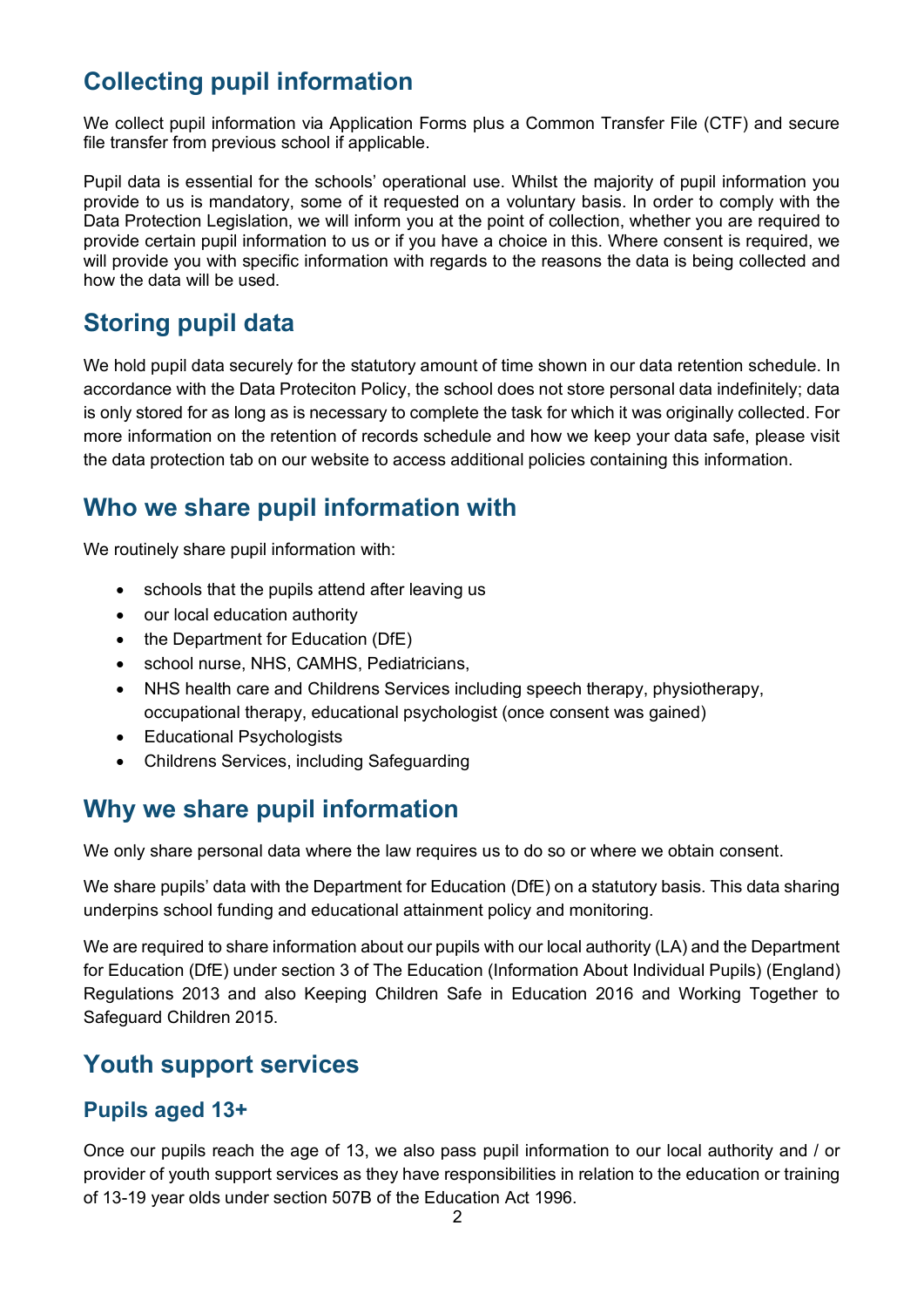This enables them to provide services as follows:

- youth support services
- careers advisers

The information shared is limited to the child's name, address and date of birth. However where a parent or guardian provides their consent, other information relevant to the provision of youth support services will be shared. This right is transferred to the child / pupil once they reach the age 16*.*

#### **Pupils aged 16+**

We will also share certain information about pupils aged 16+ with our local authority and / or provider of youth support services as they have responsibilities in relation to the education or training of 13-19 year olds under section 507B of the Education Act 1996.

This enables them to provide services as follows:

- post-16 education and training providers
- youth support services
- careers advisers

Data is securely transferred to the youth support service and is stored and held for the statutory retention period. For more information about services for young people, please visit our local authority website.

#### **Data collection requirements:**

To find out more about the data collection requirements placed on us by the Department for Education (for example; via the school census) go to [https://www.gov.uk/education/data-collection-and](https://www.gov.uk/education/data-collection-and-censuses-for-schools)[censuses-for-schools.](https://www.gov.uk/education/data-collection-and-censuses-for-schools)

The National Pupil Database (NPD) is owned and managed by the Department for Education and contains information about pupils in schools in England. We are required by law, to provide information about our pupils to the DfE as part of statutory data collections such as the school census and early years' census. Some of this information is then stored in the NPD. The DfE may share information about our pupils from the NDP with third parties who promote the education or well-being of children in England by:

- conducting research or analysis
- producing statistics
- providing information, advice or guidance

The DfE has robust processes in place to ensure the confidentiality of personal data is maintained.

For more information about the DfE's data sharing process, please visit: [https://www.gov.uk/data](https://www.gov.uk/data-protection-how-we-collect-and-share-research-data)[protection-how-we-collect-and-share-research-data](https://www.gov.uk/data-protection-how-we-collect-and-share-research-data)

To contact DfE:<https://www.gov.uk/contact-dfe>